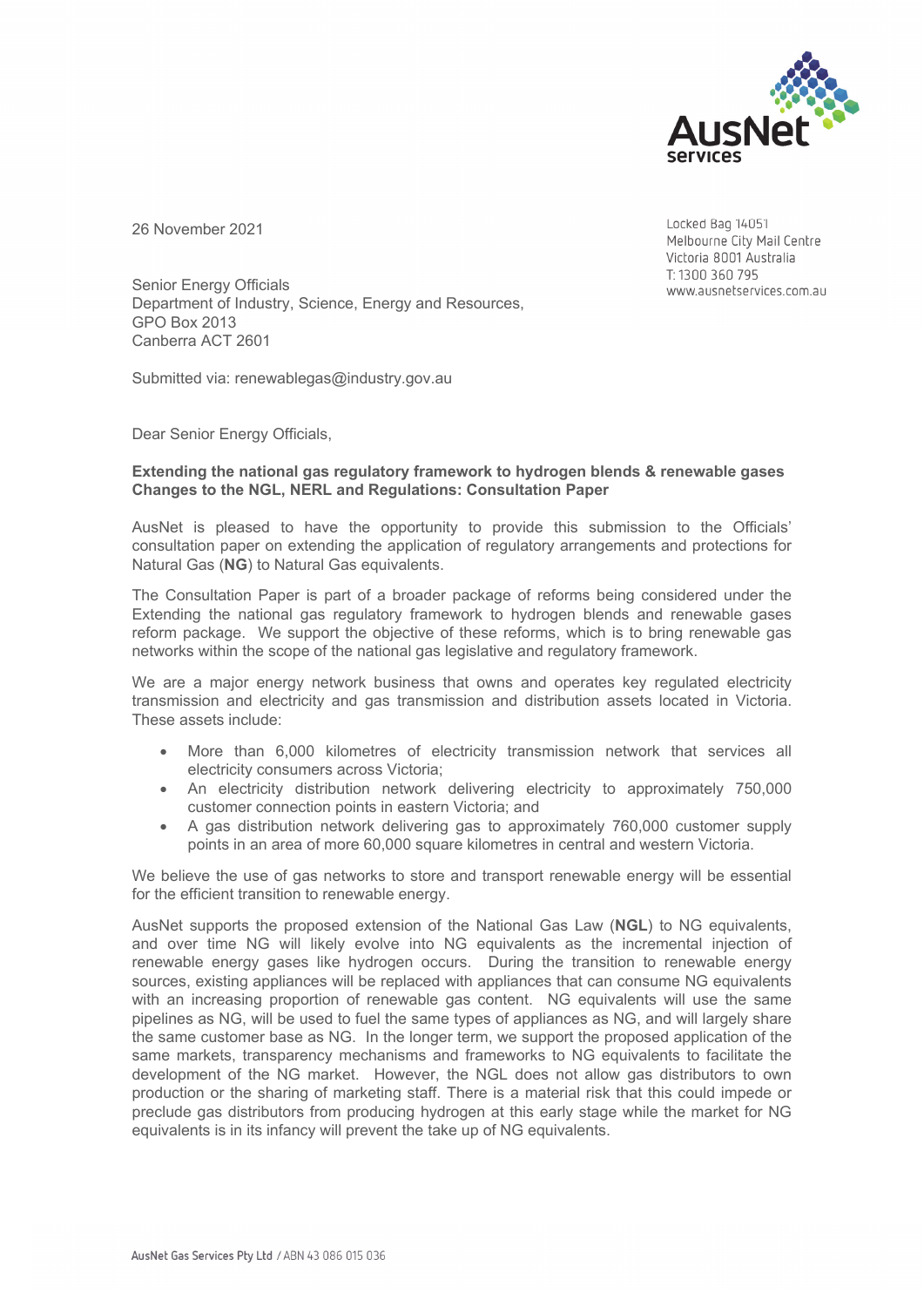In principle, we agree that Constituent Gases (**CG**) of blends (e.g. hydrogen, biofuel methane) should also be subject to the NGL, on the proviso that there are clear, broad ring-fencing exemptions enabling gas distributors to produce CG particularly while the market is in its infancy and an amendment to section 139 of the NGL so as not to preclude gas distributors from owning CG production facilities.

## **Suggested NGL changes**

When NG equivalents containing hydrogen become cost competitive, hydrogen production will not be concentrated in specific exploration areas. Rather, production will follow renewable energy generation and could be located anywhere and by undertaken by anyone. Issues of market power associated with NG equivalents can be avoided with respect to renewable CGs by ensuring curtailment of gas injection at blending facilities is subject to a curtailment policy approved in access arrangements. This approach would require NGR changes and would mirror the current queuing policy for shippers. With these changes to the National Gas Rules (**NGR**), NGL section 139 could be amended to exclude CG without any risk that it would impede the development of a competitive market.

In addition to amending NGL section 139, we recommend amending NGL section 140 to allow joint marketing while ever the hydrogen market is in its infancy and market power is not a concern (i.e. because there is no market). In these circumstances, gas distribution businesses should be able to share marketing staff during the initial stages of the transition. During these stages it is vital that customers are provided with clear and compelling information. This will assist customers to understand and adapt to the use of NG equivalents or CG. Customers would need trusted advice to purchase appliances compatible with NG equivalents. Common marketing staff may be helpful to encourage customer uptake of blended gas and provide a consistent, reliable source of information to customers when making these appliance purchasing decisions.

Based on research performed by Advisian, we consider the use of hydrogen in the existing gas distribution networks is not expected to be cost competitive with the incumbent NG technology until at least 2050. Vehicle transport, and in particular heavy vehicle transport, is more cost competitive for the development of hydrogen than blending hydrogen in existing gas networks. The Australian National Hydrogen Strategy reached the same conclusion.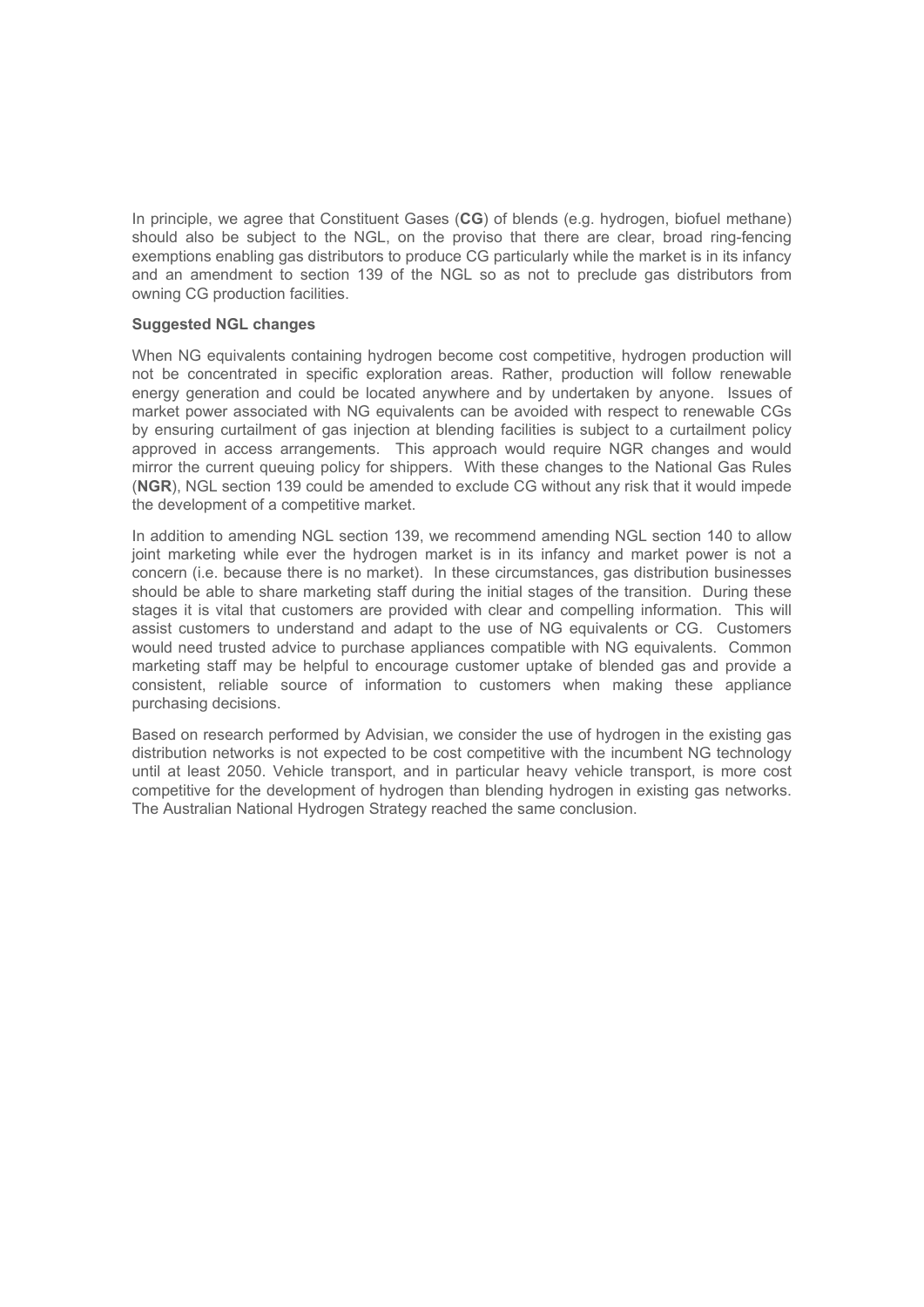

Figure 1.3 Breakeven cost of hydrogen against alternative technology for major applications, in 2030.

Source: COAG Energy Council, Australian National Hydrogen Strategy, November, p6

Preventing gas distributors from producing hydrogen now while the market is still in its infancy risks precluding the take up of blended gas and hydrogen altogether. As recognised by the policy intent of this review, prematurely ruling out this pathway to energy decarbonisation is not desirable. Therefore, it would be better to facilitate market development during the early stages of the transition to cost competitive renewable gas by permitting economies of scale and other cost efficiencies.

An alternative option to updating sections 139 and 140 may be to relocate all ring-fencing related provisions in NGL sections 137 to 147 (with the necessary modifications), to the NGR. This would make it easier during the transition to update the ring-fencing rules to address the relevant needs of customers and the market as it changes and develops over time.

This approach would allow for the application of evolving ring-fencing obligations that could allow gas distributors to produce hydrogen for small and large-scale trials and should be able to share marketing staff to effectively engage with customers during the transition.

## **Regulation of blending facilities**

AusNet supports the application of economic regulation to blending facilities. Blending facilities are the gateways between this new and emerging market to accessing fully regulated distribution networks. The importance of blending facilities and monitoring of blending cannot be overstated, and currently there is no evidence that non-regulated gas producers are wanting to establish blending facilities.

As there also is no evidence that blended NG equivalents with hydrogen remains homogeneous throughout the pipeline. Hydrogen may be consumed or leak at a faster rate than NG. For example, blended gas injected into a single town gate network may not remain at the same blending ratio as it was injected throughout the pipeline. At least during the initial stages of the transition to renewable gas networks, this uncertainty necessitates a role for the gas network in installing monitoring equipment throughout gas pipelines to monitor the ratios and manage the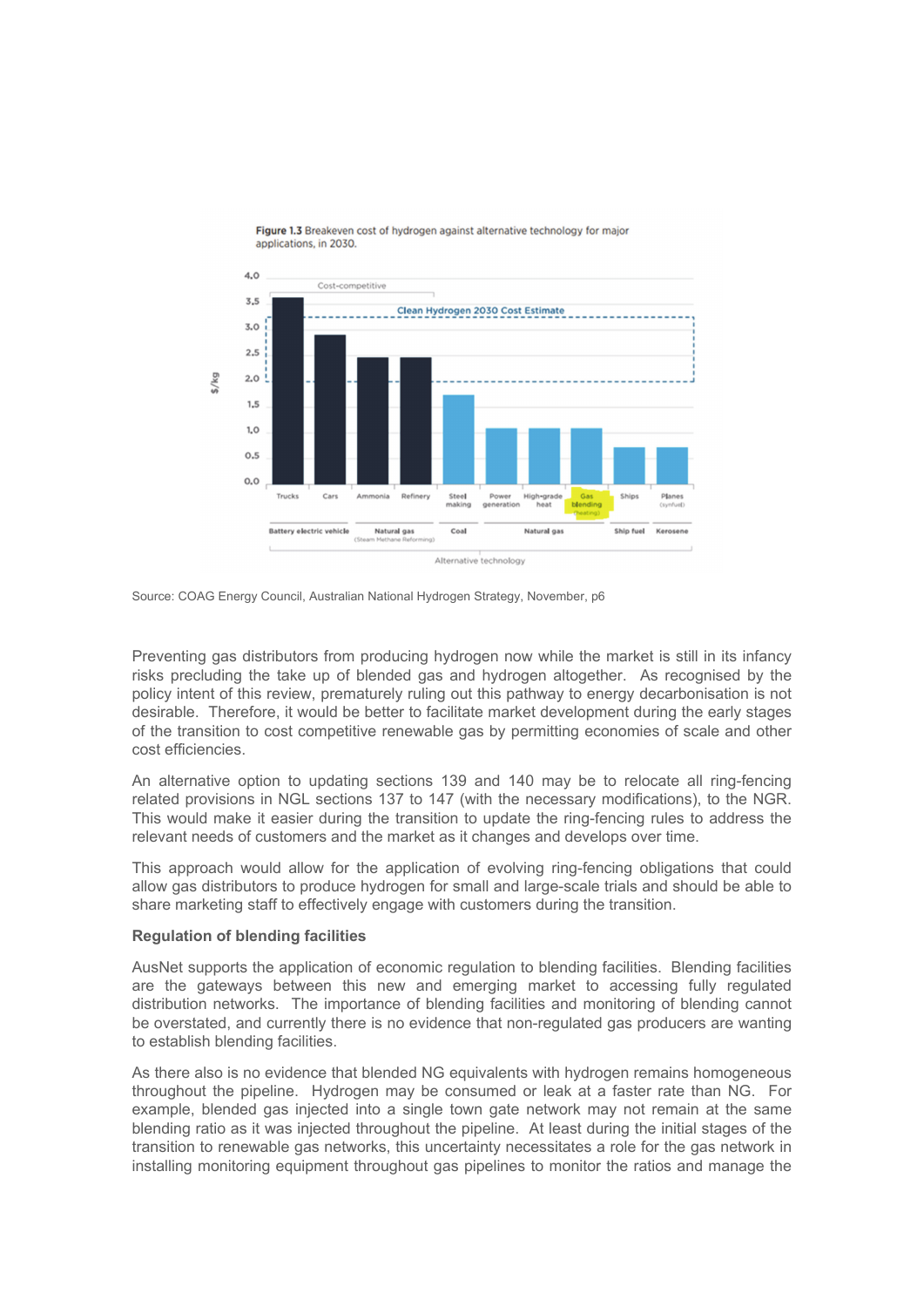output of blending facilities to ensure safety thresholds are not exceeded. There will be an important role for gas distributors to actively monitor the blending compositions across the gas network and also to maintain safe operation of assets.

With the application of economic regulation to blending facilities, gas distributors could own these facilities, recover the costs through regulated tariffs or as regulated ancillary services (e.g. reference or non-reference service charges). Classifying blending services as ancillary services enables gas distributors to have control over these assets and enables the option of market competition. New entrants would not be prohibited from establishing blending facilities and when they become cost competitive, they could compete with the regulated gas distributor. Extending NGR obligations that currently apply to the queuing policy for shippers to curtailment would ensure each party seeking to sell hydrogen into regulated networks for NG equivalents are treated equally. The curtailment policy would then be approved as part of the access arrangement determination, and this would complement our above suggested NGL changes.

Appendix A of our submission includes a table addressing selected questions that inform the above positions.

If you have any queries on our submission, please do not hesitate to contact Justin Betlehem on 03 9695 6288.

Yours sincerely,

C. Edge

Charlotte Eddy General Manager Regulatory Strategy and Policy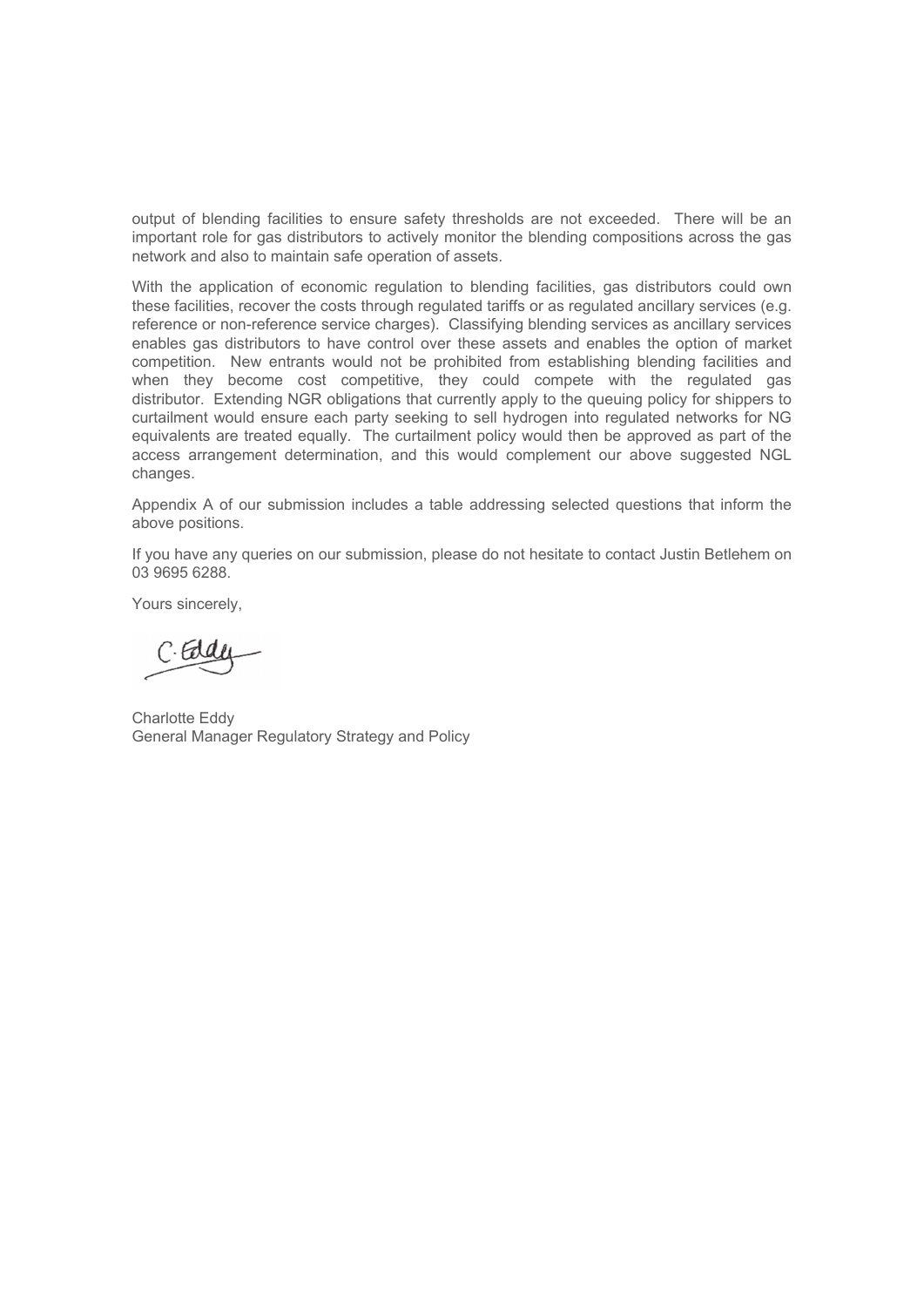**Appendix A: Response to selected questions asked in the consultation paper** 

| <b>AusNet's feedback</b>                                                                                                                                                                                                                                                                            |                                                                                                                                                                                                                                                                                                                                                                                                                                                                                                     |  |
|-----------------------------------------------------------------------------------------------------------------------------------------------------------------------------------------------------------------------------------------------------------------------------------------------------|-----------------------------------------------------------------------------------------------------------------------------------------------------------------------------------------------------------------------------------------------------------------------------------------------------------------------------------------------------------------------------------------------------------------------------------------------------------------------------------------------------|--|
| 1 What are your views on the<br>potential approach to extending the<br>application of the NGL to NG<br>equivalents and related facilities<br>and activities? Are there any other<br>approaches that you think would<br>better achieve the objectives of<br>Energy Ministers (see section<br>$E.3$ ? | AusNet supports the extension of the application of the<br>NGL to NG equivalents to facilitate the transition to<br>renewable gas networks.                                                                                                                                                                                                                                                                                                                                                         |  |
| 2 What are your views on the<br>policy intention to enable all<br>elements of the national gas<br>regulatory framework to apply to<br>NG equivalents and their related<br>facilities and activities in the same<br>way that they do to natural gas?                                                 | As discussed above, we support the transition of the<br>national gas regulatory framework to apply to NG<br>equivalents and their related facilities and activities in the<br>same way that they do to NG.                                                                                                                                                                                                                                                                                          |  |
| 3 What are your views on the NGL<br>requiring jurisdictions to make a<br>local regulation to confirm when a<br>gas or gas blend authorised for<br>supply through a pipeline (or part<br>of a pipeline) is an NG equivalent?                                                                         | <b>Jurisdictions</b><br>currently<br>specify<br>the<br>composition<br>requirements for NG and we would expect jurisdictions<br>would specify the requirements for NG equivalents.                                                                                                                                                                                                                                                                                                                   |  |
| 4 Who is likely to operate the<br>blending facilities involved in the<br>creation of NG equivalent blends?                                                                                                                                                                                          | Initially and while the market matures and we learn how to<br>safely control gas blends throughout the pipelines,<br>blending facilities are likely to be operated by the gas<br>distribution network service provider, the Declared<br>Distribution System (DDS) service provider in Victoria. In<br>the future, connected blending facilities may be able to<br>operate through a contractual relationship with the DDS<br>service provider and under the supervision of AEMO for<br>gas quality. |  |
| 5 Do you think blending facilities<br>should be subject to the same<br>economic regulatory framework<br>that applies to pipelines? Please<br>explain your response to this<br>question.                                                                                                             | AusNet agrees that blending facilities should be subject to<br>the same economic regulatory framework that applies to<br>the pipeline the blending facility connects to.<br>For<br>example, blending facilities connected to full regulation<br>covered pipelines should also be subject to economic<br>regulation.                                                                                                                                                                                 |  |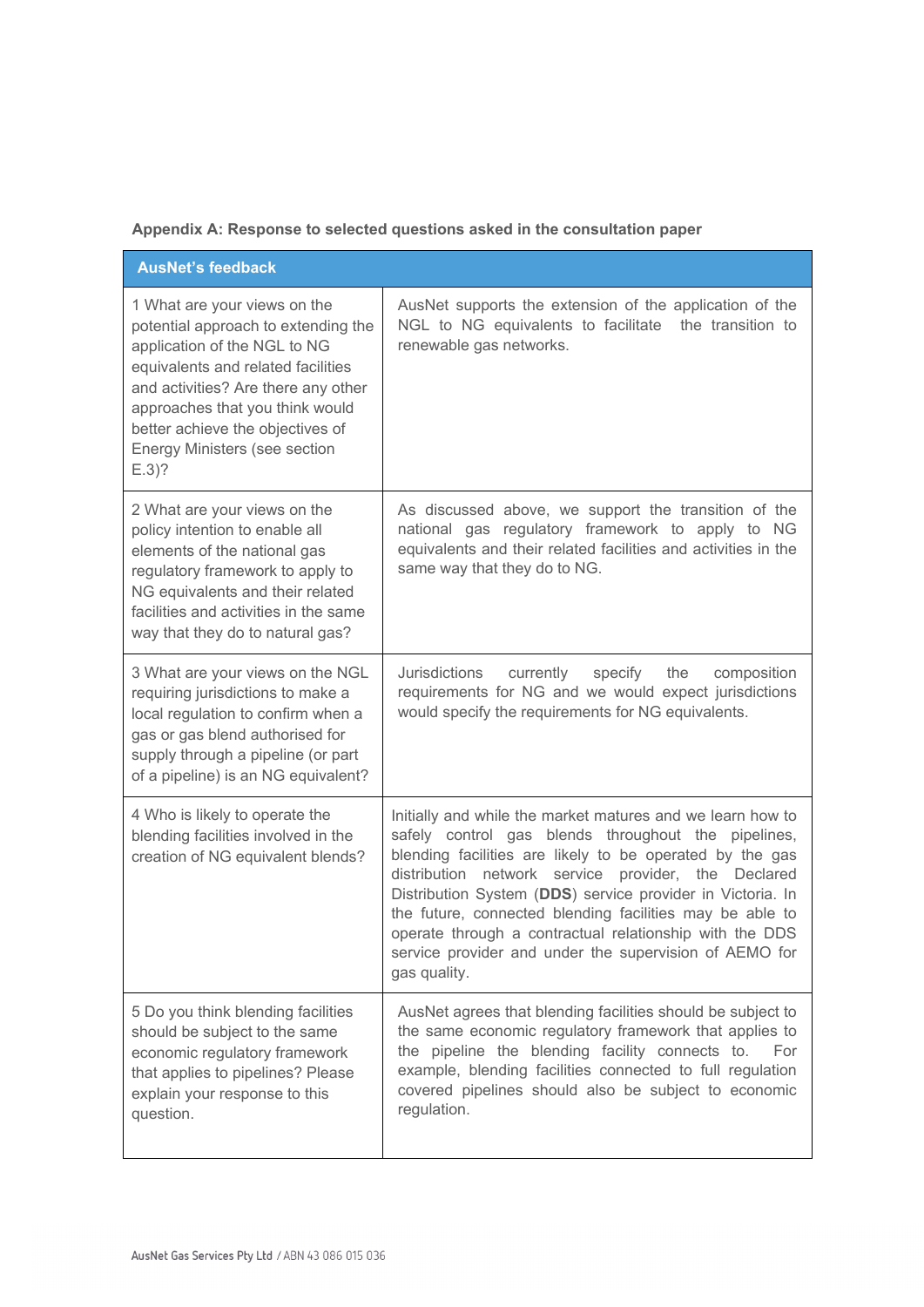|  | <b>AusNet's feedback</b> |
|--|--------------------------|
|  |                          |

| 6 Are there any specific physical<br>characteristics of NG equivalents<br>or the supply chain for these<br>products that you consider should<br>be taken into account when<br>extending the natural gas<br>regulatory framework to NG<br>equivalents?                     | The most signification issue of NG equivalents is it is an<br>emerging technology with no supply chain. It is not cost<br>competitive and will not be so for more than a decade or<br>two. As competitive production markets are unlikely to<br>drive the initial stage of the transition to renewable gas<br>networks there will be a need to adjust ring fencing to<br>allow gas distributors to make greater contributions to the<br>transition in the initial stage. |
|---------------------------------------------------------------------------------------------------------------------------------------------------------------------------------------------------------------------------------------------------------------------------|--------------------------------------------------------------------------------------------------------------------------------------------------------------------------------------------------------------------------------------------------------------------------------------------------------------------------------------------------------------------------------------------------------------------------------------------------------------------------|
|                                                                                                                                                                                                                                                                           | The next significant physical characteristic of NG<br>equivalents that needs to be considered when extending<br>the gas framework is the fact blended gas does not<br>remain at the same composition ratio after blending<br>occurs. This means gas distribution network service<br>providers need to have an active role in monitoring and<br>managing gas compositions throughout their pipelines.                                                                     |
|                                                                                                                                                                                                                                                                           | Differences like lower energy content can be managed by<br>the application of adjusted heating values to suit the<br>composition changes. Pending the concentration of blend<br>in use, there will be a need for infrastructure upgrade in<br>some areas to address compatibility and reliability issues.<br>Some meter change-overs may also be required.                                                                                                               |
| 9 What are your views on the<br>proposal to amend the NGL to<br>enable the national gas regulatory<br>framework to apply to the<br>constituent gases and related<br>facilities and activities involved in<br>the supply of NG equivalents,<br>where appropriate to do so? | AusNet considers the application of the current NGL and<br>regulatory framework is problematic with respect to NGL<br>sections 139 and 140.                                                                                                                                                                                                                                                                                                                              |
|                                                                                                                                                                                                                                                                           | Section 139, if applied to NG equivalents and CGs<br>without amendment, would prevent gas distributors from<br>producing CGs that may be required while lead<br>development of NG equivalents during the early stages<br>when hydrogen production is not cost competitive.                                                                                                                                                                                               |
|                                                                                                                                                                                                                                                                           | Section 140 would prevent a regulated gas distributor<br>from sharing marketing resources with pilots and trials<br>that produce CG. During the early stages of the transition<br>to cost competitive renewable gas, while the economic<br>viability of NG equivalents is unclear, economies of scale<br>and other cost efficiencies should be permitted to facilitate<br>market development.                                                                            |
| 10 What are your views on the<br>proposal that pipelines involved in<br>the transportation of a constituent<br>gas (e.g. a hydrogen pipeline) be<br>subject to economic regulation<br>under the NGL and NGR?                                                              | We support the application of economic regulation to CG<br>under the NGL and NGR to facilitate the potential growth<br>of open access 100% hydrogen pipelines, as discussed<br>above, subject to the amending NGL sections 139 and<br>140 to enable gas distributors to participate in activities<br>that will help facilitate the economy's transition to<br>renewable gas networks.                                                                                    |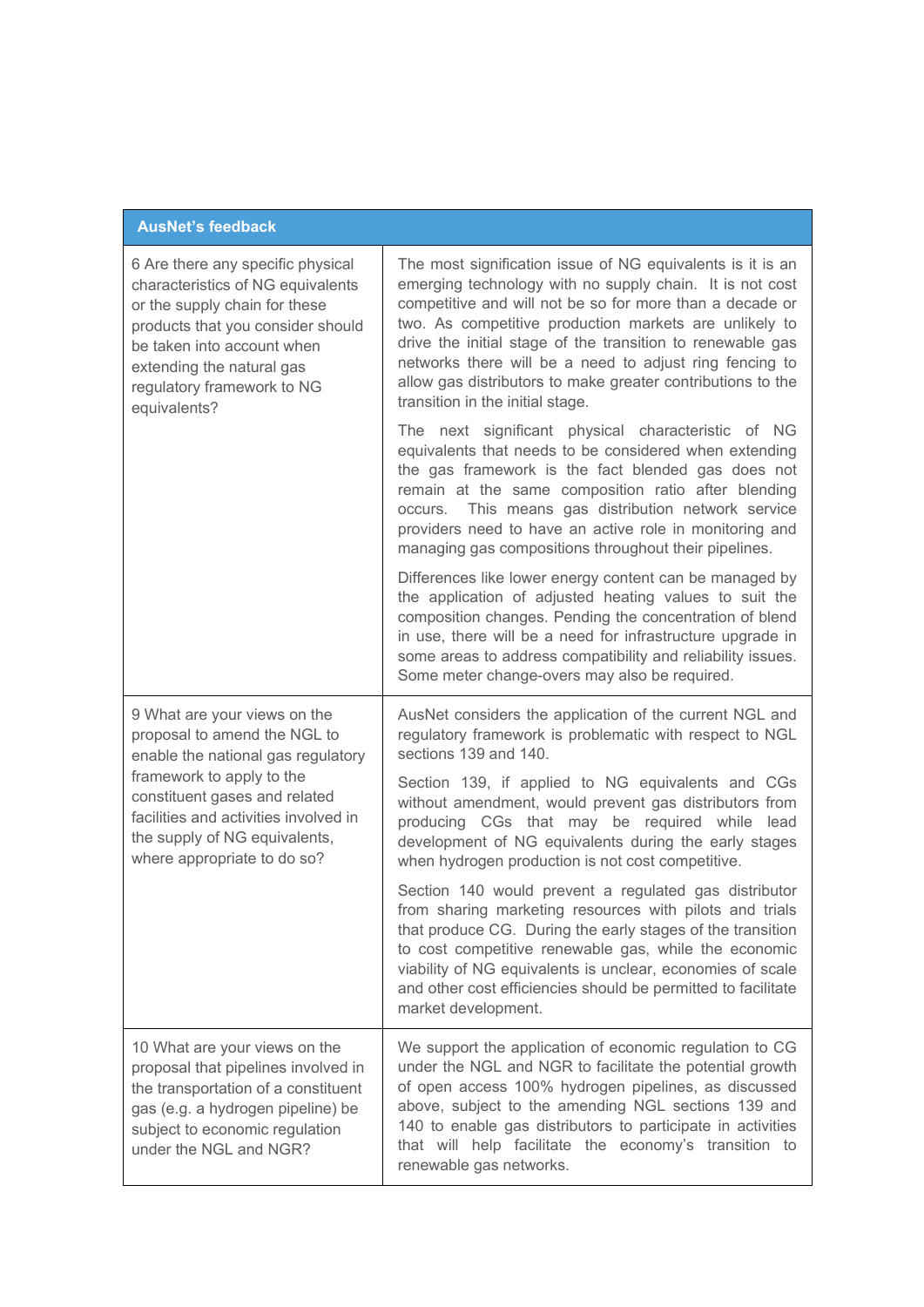| <b>AusNet's feedback</b>                                                                                                                                                                                                                                                                                                                                                                                                          |                                                                                                                                                                                                                                                                                                                                                                                                                                                                                                                                                                                                                                                                                                       |  |
|-----------------------------------------------------------------------------------------------------------------------------------------------------------------------------------------------------------------------------------------------------------------------------------------------------------------------------------------------------------------------------------------------------------------------------------|-------------------------------------------------------------------------------------------------------------------------------------------------------------------------------------------------------------------------------------------------------------------------------------------------------------------------------------------------------------------------------------------------------------------------------------------------------------------------------------------------------------------------------------------------------------------------------------------------------------------------------------------------------------------------------------------------------|--|
| 13 Are there any other changes<br>that you think need to be made to<br>the NGL to accommodate<br>constituent gases and related<br>facilities and activities?                                                                                                                                                                                                                                                                      | discussed above, we suggest relocating<br>As<br>all<br>ring-fencing related provisions in NGL sections 137 to 147<br>(with the necessary changes) to the NGR. During the<br>transition the NGR could be updated to address the<br>relevant needs of the market at the time.                                                                                                                                                                                                                                                                                                                                                                                                                           |  |
| 14 What are your views on the<br>potential approach to extending<br>market body functions and powers<br>to: (a) NG equivalents and related<br>facilities and activities? (b)<br>constituent gases and related<br>facilities and activities?                                                                                                                                                                                       | AusNet supports the extending market body functions and<br>powers to NG equivalents and CG.                                                                                                                                                                                                                                                                                                                                                                                                                                                                                                                                                                                                           |  |
| 15 Do you think arrangements are<br>needed for distribution pipelines<br>attached to the DWGM and STTM<br>to provide for independent<br>management of blending limits (or<br>gas specification requirement)<br>imposed by a jurisdiction? If you<br>think AEMO or another third party<br>should be responsible for this<br>function, please explain what costs<br>and benefits you think would be<br>associated with it doing so. | We support the application of current markets and<br>transparency arrangements to NG equivalents and CG.<br>However, the DWGM and STTM cannot efficiently replace<br>the role of gas distributors for pipeline monitoring and<br>blending limits. For AEMO to perform this role, it would<br>require all the gas distributors' planning and detailed<br>This would be a substantial<br>network information.<br>duplication of network planning staff and information, and<br>ultimately an additional and unnecessary cost to<br>consumers. It would also be appropriate for AEMO to<br>indemnify the gas distributors for risks associated with the<br>pipeline operation and any issues that arose. |  |
| 16 Are there any other changes to<br>market body functions and powers<br>required to accommodate NG<br>equivalents, their constituent<br>gases, or related facilities and<br>activities?                                                                                                                                                                                                                                          | AEMO would need to have an active role, in conjunction<br>with the gas distributors, in regulating the quality of<br>blended gas produced, in determining and applying<br>updated heating values to customer metering, and<br>overseeing the development of appropriate metering<br>specifications for blended gas.                                                                                                                                                                                                                                                                                                                                                                                   |  |
| 17 Are there any other approaches<br>that you think would better achieve<br>the objectives of Energy Ministers?                                                                                                                                                                                                                                                                                                                   | No.                                                                                                                                                                                                                                                                                                                                                                                                                                                                                                                                                                                                                                                                                                   |  |
| 18 What are your views on the<br>potential approach to extending the<br>application of the NERL to NG<br>equivalents?                                                                                                                                                                                                                                                                                                             | AusNet supports the application of the Victorian energy<br>retail law to renewable gas markets and Victorian<br>regulators. Our gas networks are in Victoria, where the<br>NERL does not apply.                                                                                                                                                                                                                                                                                                                                                                                                                                                                                                       |  |